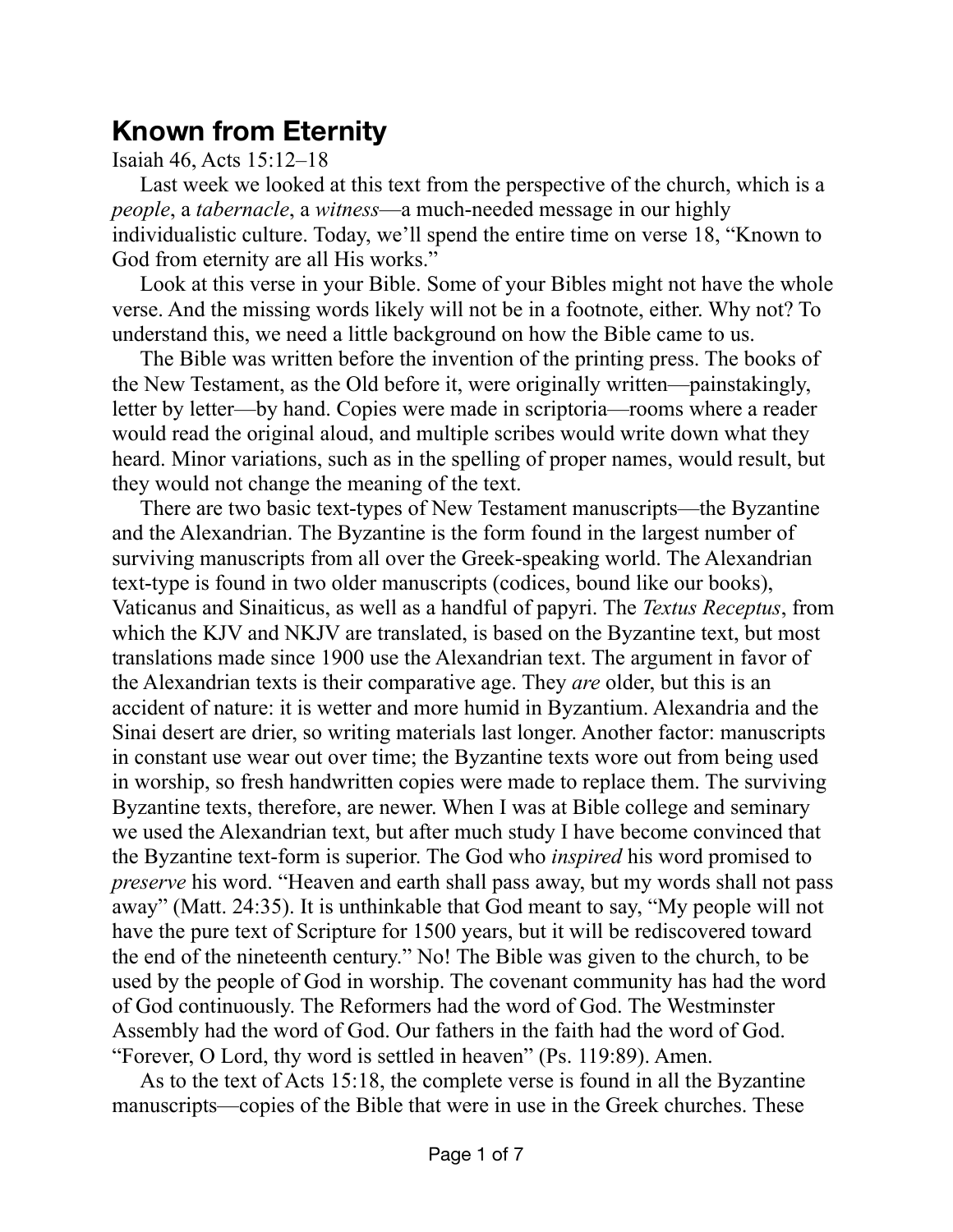were not manuscripts found in a library or in a wastebasket. These were the holy Scriptures that were in current use in the public worship of God. There were thousands of them in use before the invention of the printing press. The complete text of Acts 15:18 is found in the Latin Vulgate translation made by Jerome in the late fourth century. In the English it is found in the translations of Wycliffe (1380), Tyndale (1534), Cranmer (1539), Geneva (1557) and Rheims (1582); as well as the Authorized (1611). It is found in Luther's German Bible (1522), which had great influence not only on theology but on the development of the German language.

With the exception of the New King James Version, most modern translations of Acts 15:18 follow the Alexandrian text—a verse consisting of only three words in the original Greek (rendered various ways in English): "known from of old." (The Alexandrian readings tend to be shorter, leaving out certain phrases, but the longer reading of Acts 15:18 is attested in several Alexandrian manuscripts.) But consider the reading "known from of old." What does it mean?

Since these words mean nothing by themselves, they are appended to the last clause of the previous verse, to make it read: "says the Lord, who makes these things known from of old." The implication is that the fact that the elect Gentiles would seek the Lord was made "known from of old"—that is, made known from eternity. But is it *true* that this fact was made known from eternity? In eternity there was only God: "In the beginning was the Word, and the Word was with God, and the Word was God" (John 1:1). The three Persons of the Godhead—Father, Son and Holy Spirit—existed in perfect unity from eternity. There was nothing else, for this was before anything—including time—was created (John 1:3). Since God alone existed from eternity, to whom was this fact made known in eternity, since there was no created being to whom it might be made known? On its face the Alexandrian text of Acts 15:18 does not make sense. However, the Byzantine reading *does* make sense. The previous verse concludes with the words, "… says the Lord who does all these things." Full stop. New sentence: "Known to God from eternity are all His works." The meaning is understandable. In the apostle James' quotation from the prophet Amos God says that he will rebuild the ruined tabernacle of David, which had fallen down. He will rebuild it and set it up again. With the coming of Christ, Israel would truly become a light to the Gentiles, and the elect Gentiles (those called by God's name) would be brought to faith. This was God's plan, for "known to God from eternity are all His works." God's plan for all the ages was in his mind from eternity past, and he had determined to bring it to pass. This is consistent with what our Catechism calls God's "eternal purpose, according to the counsel of his will, whereby, for his own glory, he hath foreordained whatsoever comes to pass."<sup>[1](#page-1-0)</sup> One of the Scripture proofs for this

<span id="page-1-1"></span><span id="page-1-0"></span>[<sup>1</sup>](#page-1-1) Westminster Shorter Catechism 7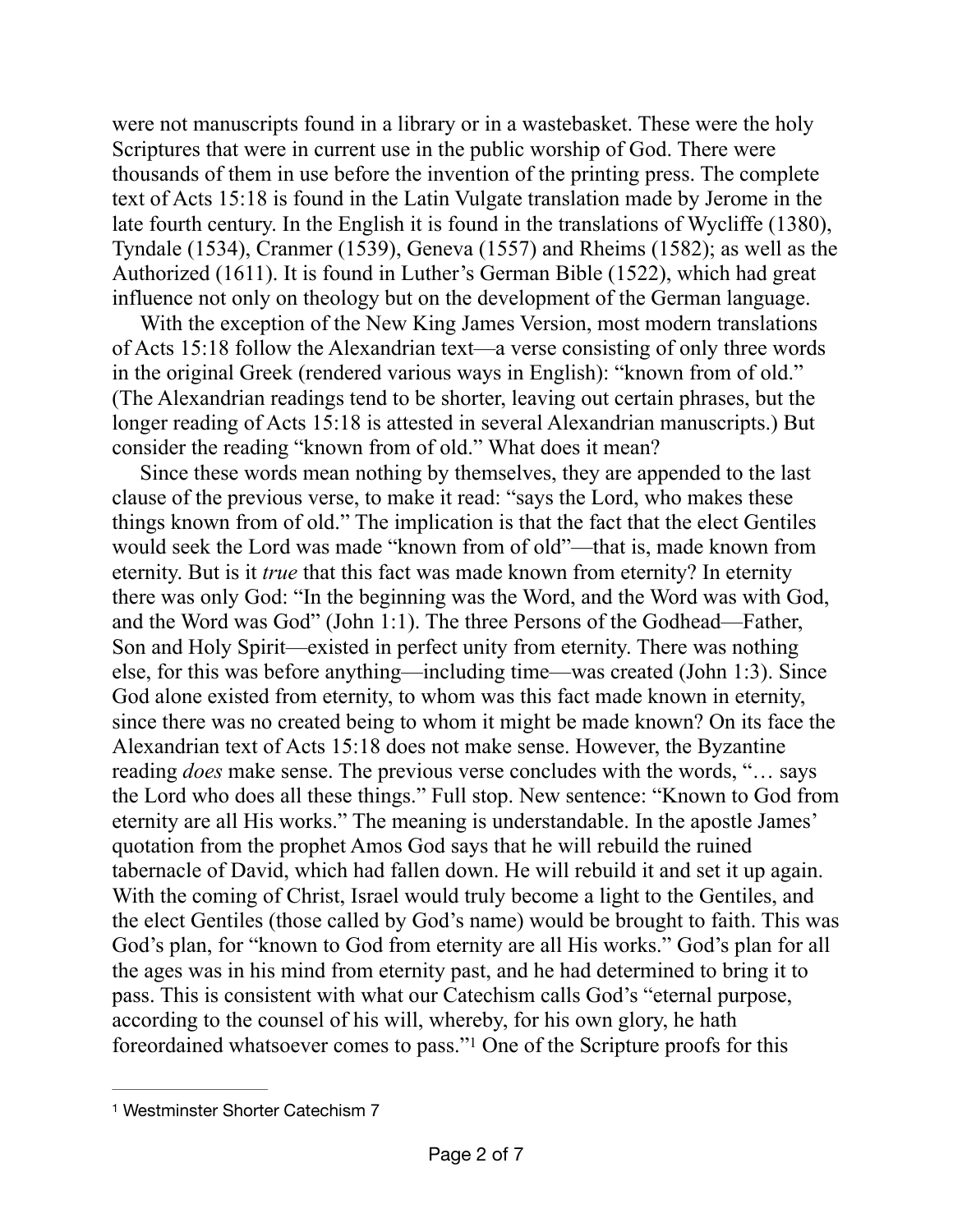statement is Isaiah 14:24, "The LORD of hosts hath sworn, saying, Surely as I have thought, so shall it come to pass; and as I have purposed, so shall it stand." God's thoughts are known to him from eternity. He never forgets a one! As he has thought, so shall it come to pass, as he has purposed—eternally—so shall it stand. This is demonstrated conclusively in the apostle Peter's amazing statement concerning the death of Christ earlier in Acts: "Him, being delivered by the determinate counsel and foreknowledge of God, ye have taken, and by wicked hands have crucified and slain" (Acts 2:23). Those who in their impassioned hatred of God's Messiah plotted to kill him were unwittingly fulfilling God's secret plan that was determined way back in eternity past. In fact, *whatever* happens in this world is part of his perfect plan. God is the orchestrator of history. He is absolutely powerful, and he is perfectly knowledgeable.

Here is a precious truth to Christians. "Known to God from eternity are all His works." Let there be no mistaking: God knows! What does he know? "All his works." Here is the doctrine of God's absolute omniscience (his knowledge of everything—every possibility, every contingency, every actuality, past, present and future). What kind of a God do we serve? There are only two possibilities: one who knows everything, or one who does not know everything. Think of it: one is God, the other is *not* God. The God of the Bible knows and determines everything. Even the free and voluntary actions of humans are known to God from eternity and are used by him to accomplish his eternal purpose. You and I and all people make thousands of decisions every day. The decisions that we make are voluntary—God is not a puppeteer pulling strings. We are, all of us, responsible for the decisions that we make; we will give account for them on the day of judgment. But the Bible's teaching is that whatever happens in history—everything!—is part of God's perfect plan. "All his works" that have been known to him from eternity past will certainly come to pass.

The idea of a God who is truly *God* frightens many people—a God who knows absolutely everything, a God who has planned absolutely everything from all eternity—that is, *everything*: every possibility, every contingency, every actuality, everything on a cosmic scale, everything, right down to the smallest detail. The God of the Bible is a God who knows all minds and hearts, a God of whom it is said, "There is not a word in my tongue, but, lo, O Lord, thou knowest it altogether" (Ps. 139:4). The God of the Bible is the God whom the apostle Paul says "will judge the secrets of men by Jesus Christ, according to my gospel" (Rom. 2:16). The "secrets" of men's hearts will be judged by an all-knowing God! How can he judge the secrets of men's hearts? They are fully known to him. A man may not know his own heart, but God knows it! A man cannot know with certainty what is in another person's heart, but God knows! Man may think that he can fool God —can pull a fast one on God—but he can't! One of Norma's piano students—a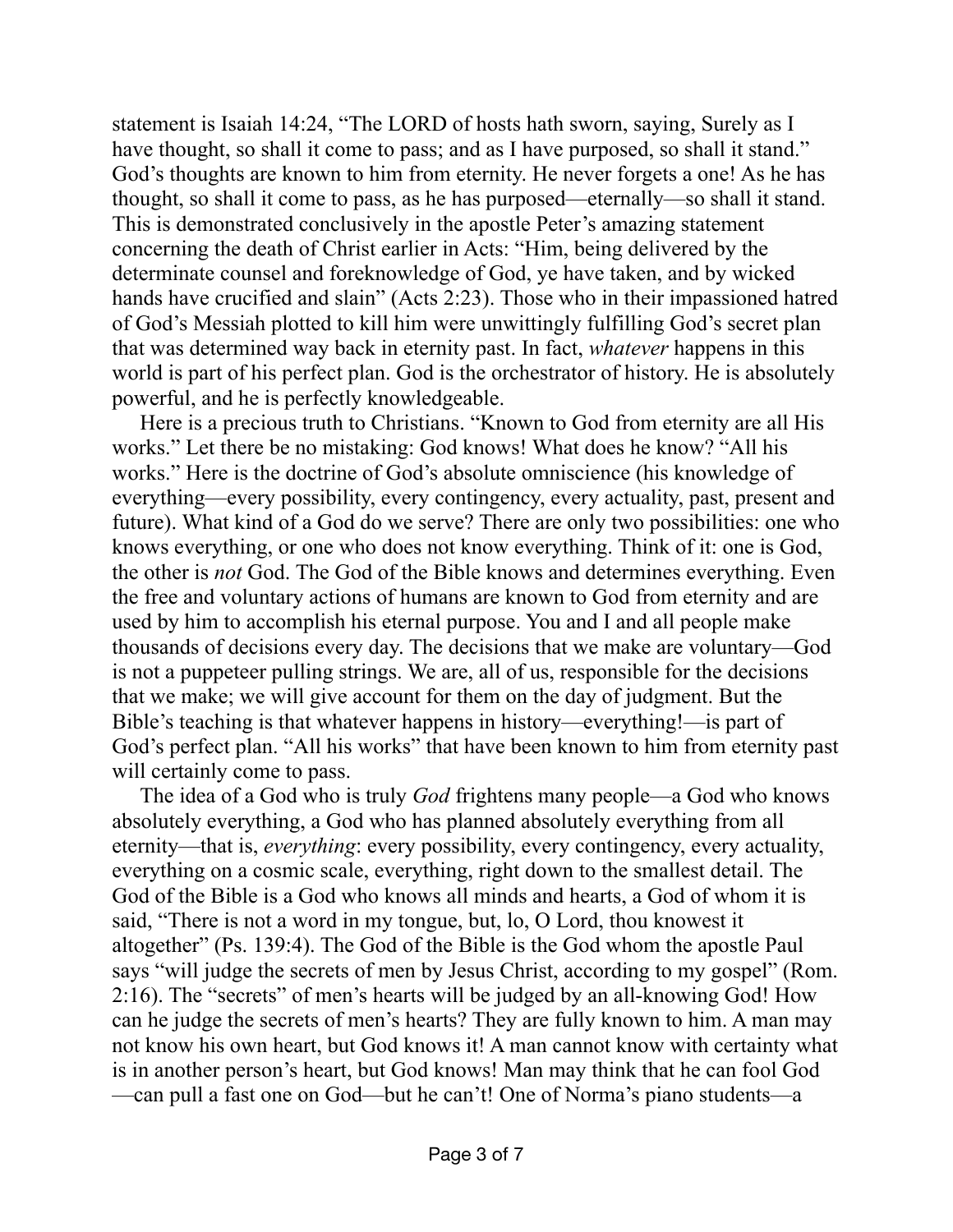precocious youngster—that once told her, "I can fool God." The young fellow said, "I can pretend that I'm going to do something—keep pretending, keep pretending —but I can change it at the last minute, and I can fool God." Norma replied, "No, young man, you can't!" If you could fool God, then *you* would be God. *Man* would be God—and we would all be in trouble! A good poker player can develop a "poker face." He can keep the same facial expression and not let on to his opponents what he is planning to do. In ice hockey there is a *deke* (from *decoy*), a deceptive movement that induces an opponent to move out of position. In boxing or fencing there is a *feint* (from the word *feign*, to pretend). A feint is a deceptive or pretended blow or thrust. A boxer might make a deceptive or distracting movement. He might *feint* with his right, then swing with his left, hoping to gain an advantage. He might try to fake his opponent out of position, pretending to attack toward one part in order to distract attention from the point he really intends to attack. A player who masters these movements can gain an advantage over his opponents. But make no mistake, we cannot fool God.

An old hymn says, "God holds the key to all unknown, and I am glad. If other men should hold the key, or if he trusted it to me, I would be sad." Indeed! Would you trust *any* other human being to run the universe—your spouse? Your neighbor? A college professor? A salesman? A politician? A bureaucrat? The pope? If you would trust any other person, that person is your god! The Bible says, "Put not your trust in princes, nor in the son of man, in whom there is no help."<sup>[2](#page-3-0)</sup> Why? Because man is mortal. "His breath goeth forth, he returneth to his earth." He's going to die! He cannot possibly be God, who is immortal.

<span id="page-3-1"></span>"Known to God *from eternity* are all His works." Some translations use such words as *from long ago*, *from of old*, *from the beginning of the world*. All these are inadequate to describe God's omniscience. God didn't just gain his knowledge lately—in time. The Greek word used by James in his speech to the Jerusalem council is αἰών, from which we get our word *eon*, an immeasurably or indefinitely long age or period of time. This is the word used in the Septuagint, the Greek translation of the Hebrew Scriptures that was in use before the coming of Christ, the translation that Jesus himself would have certainly heard in the synagogues of the Decapolis or other Greek-speaking areas. The word αἰών—eon—is used in the Greek rendering of Psalm 90, which begins, "Lord, thou hast been our dwelling place in all generations. Before the mountains were brought forth, or ever thou hadst formed the earth and the world, even from everlasting to everlasting, thou art God." In the Greek the phrase "from everlasting to everlasting" is "from *eon* to *eon*." God is eternal. He has existed from eternity past and will continue to exist through eternity future. He will never cease to exist. God is not a creature, like

<span id="page-3-0"></span>[<sup>2</sup>](#page-3-1) Ps. 143:6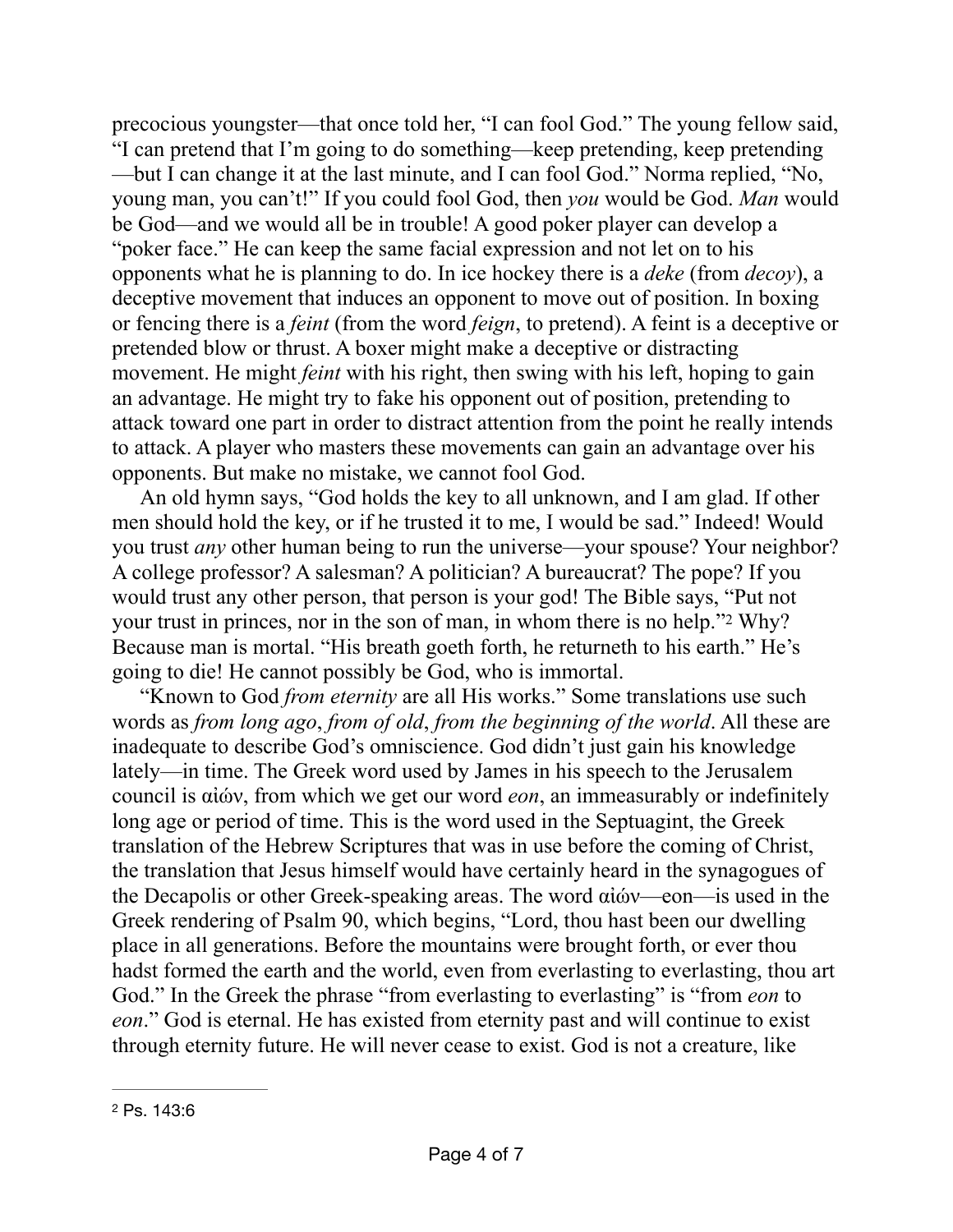man. He had no father or mother. No one created him. (If anyone did, *that* person would be God.) God has always been and always will be. He is eternal, and his *promises* are eternal. He is completely and utterly reliable. Every promise he has made will surely come to pass. He will never disappoint.

In our Old Testament text, Isaiah 46, the God of heaven contrasts himself with idols: "Bel bows down, Nebo stoops." These false idols had to be carried around on beasts of burden. God reminds his people that they had been upheld by him from birth. God himself had upheld them in the past, and would continue to uphold them in the future. He says, "Even to your old age, I am He, and even to gray hairs I will carry you! I have made, and I will bear; even I will carry, and will deliver you." He says, "Remember the former things of old, for I am God, and there is no other; I am God, and there is none like Me, declaring the end from the beginning, and from ancient times things that are not yet done, saying, 'My counsel shall stand, and I will do all My pleasure,' calling a bird of prey from the east, the man who executes My counsel, from a far country. Indeed I have spoken it; I will also bring it to pass. I have purposed it; I will also do it." Nobody else could ever speak like this. Only the God of heaven could declare the end from the beginning, and from ancient times things that are not yet done. Only the God of heaven could say, "My counsel shall stand, and I will do all My pleasure." Only the God of heaven could say, "Indeed I have spoken it; I will also bring it to pass. I have purposed it; I will also do it."

Humans make plans all the time that never come to pass. We might have sincerely intended to do something, but on the way to do it, something else happened that prevented it. There were people riding on the municipal bus in Pittsburgh on Friday who planned to make it to their destination, but a bridge collapsed, grinding their sleek tandem bus to a sudden halt, and some of them made unexpected trips to the hospital instead. A car that was on the bridge was thrown off and landed upside-down on its windshield. The people who were on that busy bridge all had other plans. Which of them, waking up that morning, would have thought, *the route I will be taking today includes a bridge over a ravine; I wonder if that bridge will collapse while I am on it?* Now I'm sure that bridge is periodically inspected by the department of transportation. It may have been certified as safe. Who would have guessed that it would go down that day? It was not an act of sabotage. Nobody attached explosives to its girders. It went down entirely by natural causes—freezing and thawing, erosion, the settling of the ground on which it was built. Who could have foretold that it would collapse? But God knew!

The Bible warns, "Boast not thyself of tomorrow; for thou knowest not what a day may bring forth" (Prov. 27:1). Twice this week Norma and I had people stop by, and our day took a different turn from what we had planned. In both cases we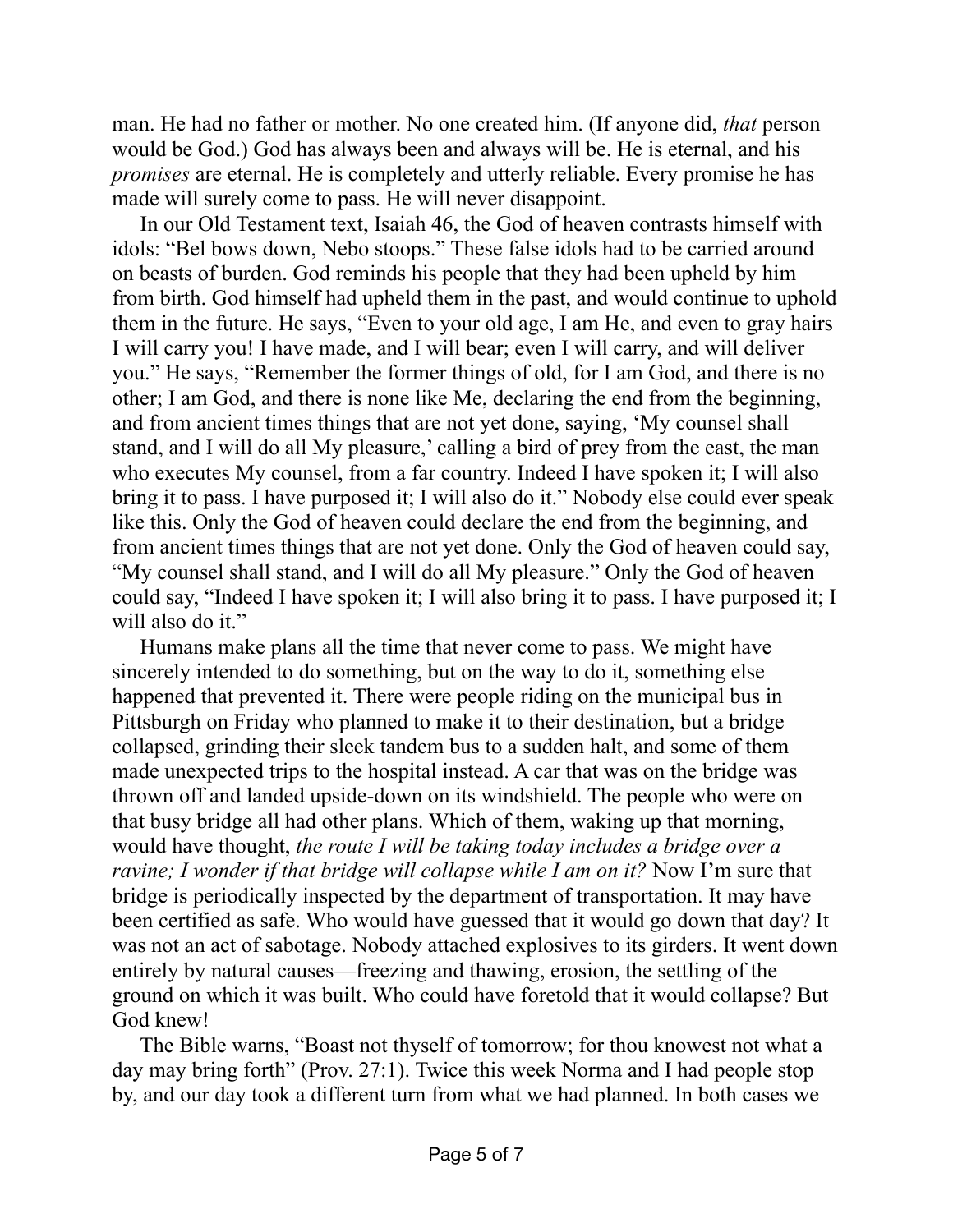knew that our wise Father in heaven had better plans. God says, "'I know the plans that I have for you,' declares the Lord, 'plans for prosperity and not for disaster, to give you a future and a hope'" (Jer. 29:11 NASB). The plans we make may not come to pass because something else came up which prevented them from happening. Or they may not come to pass because, in spite of our best intentions, we were unable to carry them out. An olympic athlete may have accomplished a particular jump many times before, but at a key moment in competition he or she may not have had the strength to carry it off. I might make an appointment for a specific date and time, and wake up that morning, deathly sick.

But God is not subject to any of these limitations. When he promises something, that something will surely come to pass. Nothing in heaven or earth can possibly prevent it. When he says, "I will build my church, and the gates of hell shall not prevail against it," that will surely happen. When he says, "Whosoever shall call upon the name of the Lord shall be saved," that's the gospel truth. When he says, "I give unto them eternal life, and they shall never perish," he means it. When he says, "Before me every knee shall bow," he's not kidding. When he says, "All the nations will be gathered before me, and I will separate them one from another, as a shepherd divides his sheep from the goats," that is surely going to happen. Not the devil nor all the demons of hell can prevent it.

God's knowledge is from eternity, from before there was time. Whatever disappointment, trouble or difficulty you are going through at this moment, rest assured, believer, that your God planned it from eternity. It did not take him by surprise. Nobody tricked him into doing something that he didn't want to do. Whatever it was, he planned it for his glory and your *good*—no exceptions! The believer at all times can say with the Psalmist, "It is *good* for me that I have been afflicted; that I might learn thy statutes" (Ps. 119:71). It might not have *felt* good at the time. As a matter of fact, it might have been absolutely horrible. But God meant it for your good, that you might learn by experience that he will absolutely not leave you nor forsake you.

"Known to God from eternity are all His works." "All his works" includes everything, especially the work of salvation wrought by Christ upon the cross. Believer, *you too* have been known by God from all eternity. "Whom he did *foreknow*, he also did predestinate to be conformed to the image of his Son, that he might be the firstborn among many brethren. Moreover whom he did predestinate, them he also called: and whom he called, them he also justified: and whom he justified, them he also glorified."<sup>[3](#page-5-0)</sup> Believer, put your trust in the God who loved you with an everlasting love, the God who from eternity planned the way of salvation, the God who from eternity determined to send his Son to die for

<span id="page-5-1"></span><span id="page-5-0"></span>[<sup>3</sup>](#page-5-1) Romans 8:29–30